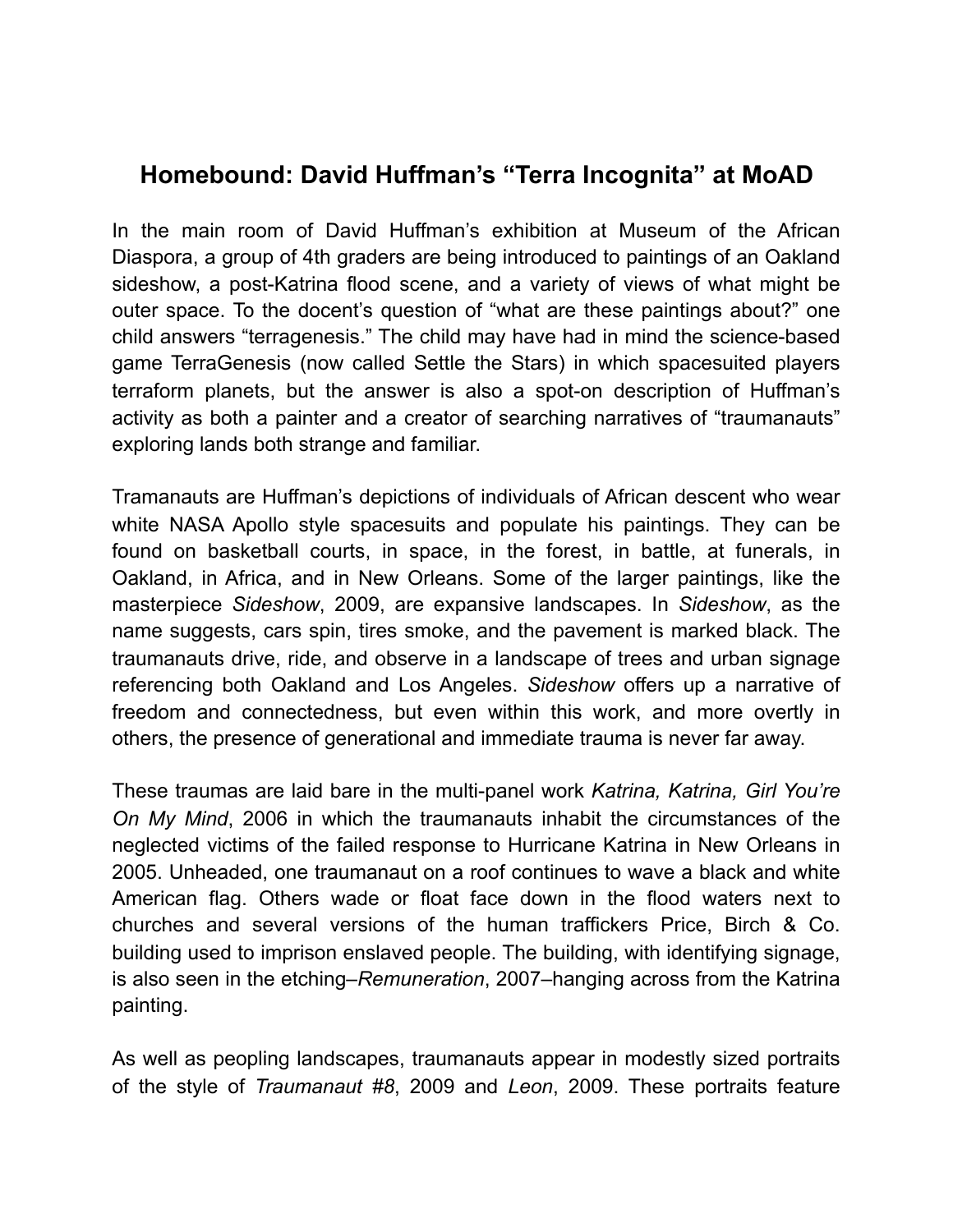sensitive renderings of a single Black face framed by a helmet and set against a neutral ground; they help put the viewer in touch with the idea of real people inhabiting the spacesuits of the traumanauts.

In preparing an environment for the traumanauts and in exploring the tropes of abstract painting, Huffman puts down stains, washes, fields of color, collage, glitter, and a range of types of brushwork. Huffman has stated that for many traumanaut works he would complete an abstract painting and then look at the work and wait for the narrative to come. One can see the importance of abstract painting as a goal within his process in works like *Katrina, Katrina, Girl You're On My Mind* and also in his less earthbound scenes like *Jimi Hendrix*, n.d. in which a lone spacesuit wearing guitarist, back to the viewer, stands on a cloud and plays for a tumultuous abstraction suggestive of the cosmos*.* Huffman's more recent work has gone even further down the road of emphasizing abstraction, color, and material, and in these works, figurative elements and, particularly, narrative have taken a back seat. Readers may want to look at work like *This Season's People*, 2021 made with acrylic, oil, African fabric, glitter, spray paint, color pencil and gouache on panel that was shown at Huffman's recent Berkeley Art Center exhibition *Afro Hippie*. Huffman emphasizes bright colors and varied and bold mark making while sphinxes, the patterning of the African cloth, patterning resulting from basketball nets being used as stencils, and other shapes become part of a deliberately cacophonic and meaningful abstract whole.

In writing about the "Terra Incognita" exhibition, MoAD emphasizes Huffman's connection to the Afrofuturist movement. Huffman's work has been shown in other exhibitions and written about widely in the context of Afrofutursim, but as Afrofuturism is a term used to discuss activity in many disciplines including performance, film, and music (Sun Ra is the progenitor often first mentioned) and science fiction writing (Octavia Butler is often first listed) and as serious scholarship into the movement is in its nascent stages, it will be some time before Huffman's trauma works are put into a proper Afrofuturist context. The MoAD exhibition goes a good distance in providing a visual record of Huffman as an early contributor to the style's manifestation in painting. Huffman's contribution to Afrofuturism is not only early but it is also distinguished by the humanity of his traumanauts. He is not painting cyborgs; he is painting survivors. The extraordinarily high leaping, basketball playing traumanauts in *Untitled (Traumanaut Basketball)*, circa 2009 are enjoying their freedom from gravity and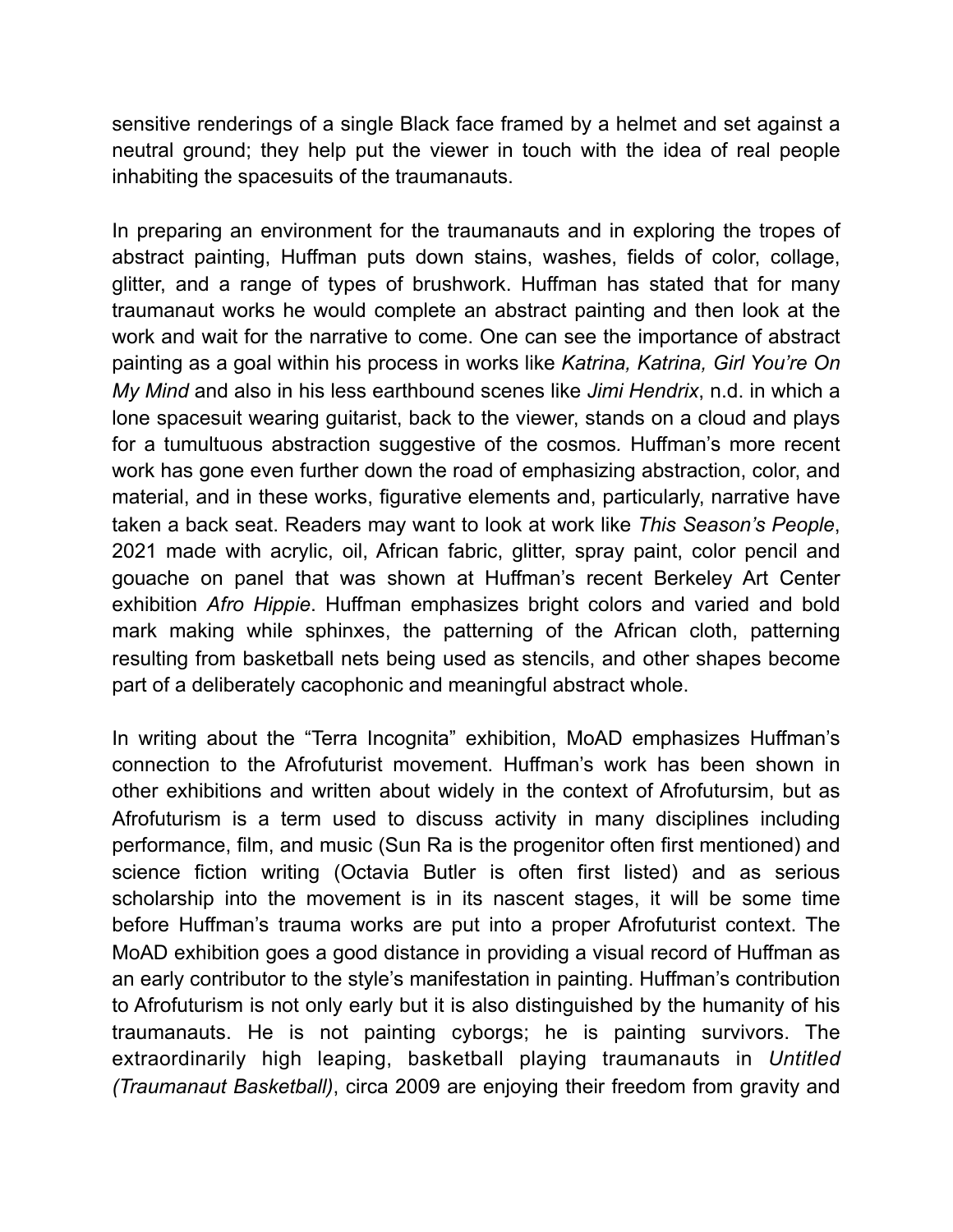making the best of a hostile environment. Huffman's traumanauts particularly need their spacesuits' protection when forces are martialled against them, like in *Tribulations,* 2004 in which the traumanauts appear caught in a war zone. The tramaunauts' spacesuits are a reaction to trauma, but the traumanauts' suited state might be temporary; they might find or create a world where they can take off the suits and touch skin to skin or even communicate with language. Also worthy of further discussion is how, in Huffman's worlds, communication takes place through somber action (carrying the dead, battling); in play (basketball, sideshows); through music (Jimi Hendrix); and even through hugging, but it doesn't appear to rely on the spoken word. Speaking is a form of pre-traumatic communication to which the traumanauts do not have access.

Of the earliest "trauma" figures in the exhibition are TraumaEve and Luxor DX. Huffman is an artist who easily, and not infrequently, moves from painting into other media and the 1999 works "TraumaEve," "Luxor DX," and accompanying "UFO 4" are glazed ceramics. The two standing figures with their boxy limbs and exaggerated grins have as heritage the Japanese tin toys Huffman has collected, the American minstrel tradition, and demeaning racist imagery popular and prevalent throughout the history of the United States.

One of the most recent works in the exhibition is the short video *Traumanaut Tree Hugger*, 2011*.* In this live action video, the viewer observes a figure in a forest wearing a spacesuit (a NASA reproduction of an Apollo spacesuit). In the five minute performance, the camera is stationary and the traumanaut enters the forested scene at some distance and slowly and exaggeratedly walks in the direction of the camera. As the figure gets closer and angles first one way and then another, this living tramanaut hugs, with slow deliberation and care, numerous trees before finally hugging the tree in the foreground and then walking out of the scene.That alienated humanity finds solace in a nature for which it is also an existential threat is even more timely in 2022 than it was in 2011.

The 2001 painting *Traumasmile with Mask* depicts an unsmiling Black man wearing a TraumaEve suit and holding aloft a TraumaEve mask with her signature grin visible. Huffman has stated that this is a transition piece showing how the traumanaut is an evolved trauma figure that has left behind the